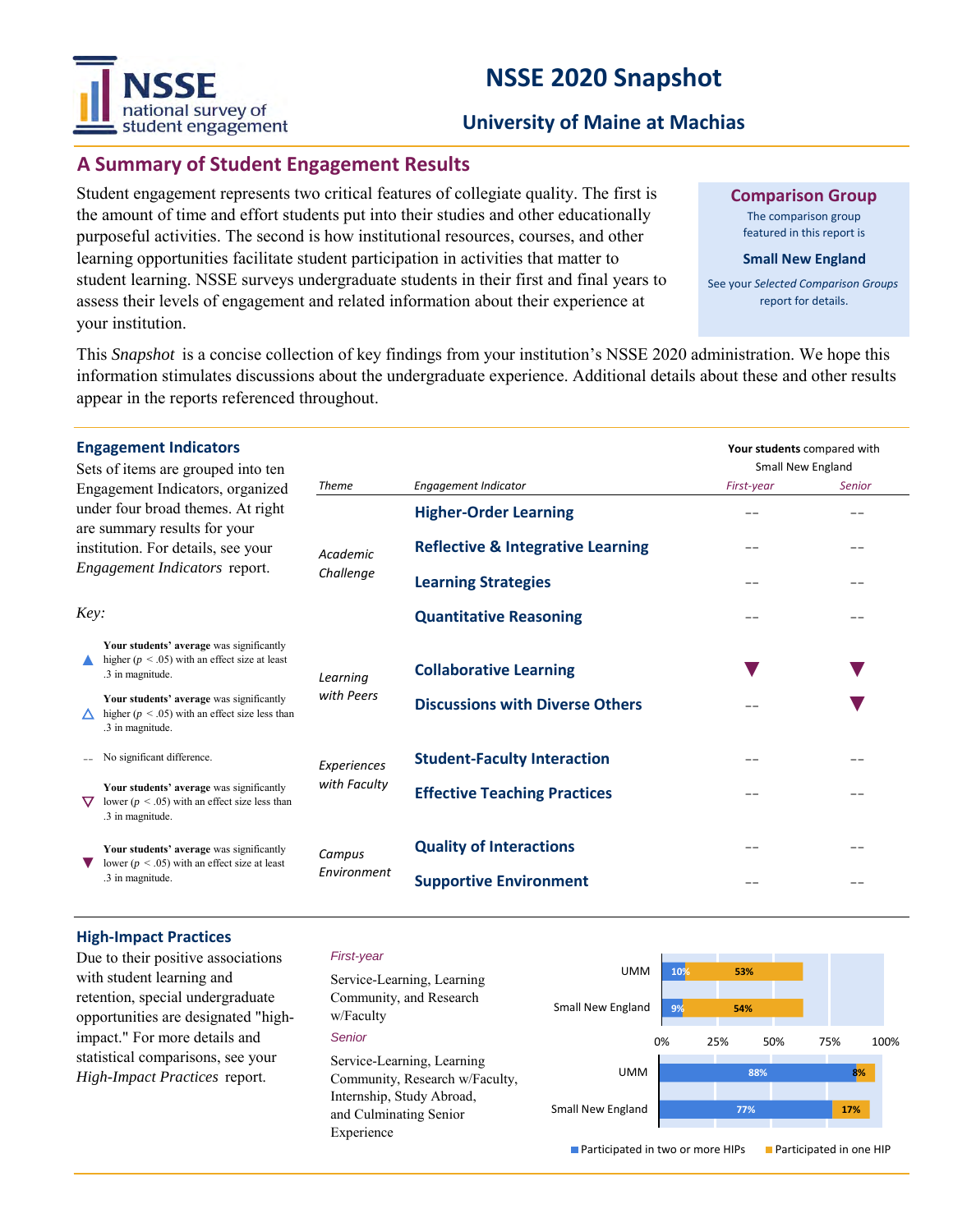

# **NSSE 2020 Snapshot**

# **University of Maine at Machias**

# **Academic Challenge: Additional Results**

The Academic Challenge theme contains four Engagement Indicators as well as several important individual items. The results presented here provide an overview of these individual items. For more information about the Academic Challenge theme, see your *Engagement Indicators* report. To further explore individual item results, see your *Frequencies and Statistical Comparisons,* the *Major Field Report,* the *Online Institutional Report,* or the Report Builder.

## **Time Spent Preparing for Class**



## **Reading and Writing**

These figures summarize the number of hours your students spent reading for their courses and the average number of pages of assigned writing compared to students in your comparison group. Each is an estimate calculated from two or more separate survey questions.



Preparing for Class

# **Challenging Students to Do Their Best Work <b>Academic Emphasis**

To what extent did students' courses challenge them to do their best work? Response options ranged from  $1 =$  "Not at all" to  $7 =$  "Very much."



How much did students say their institution emphasizes spending significant time studying and on academic work? Response options included "Very much," "Quite a bit," "Some," and "Very little."

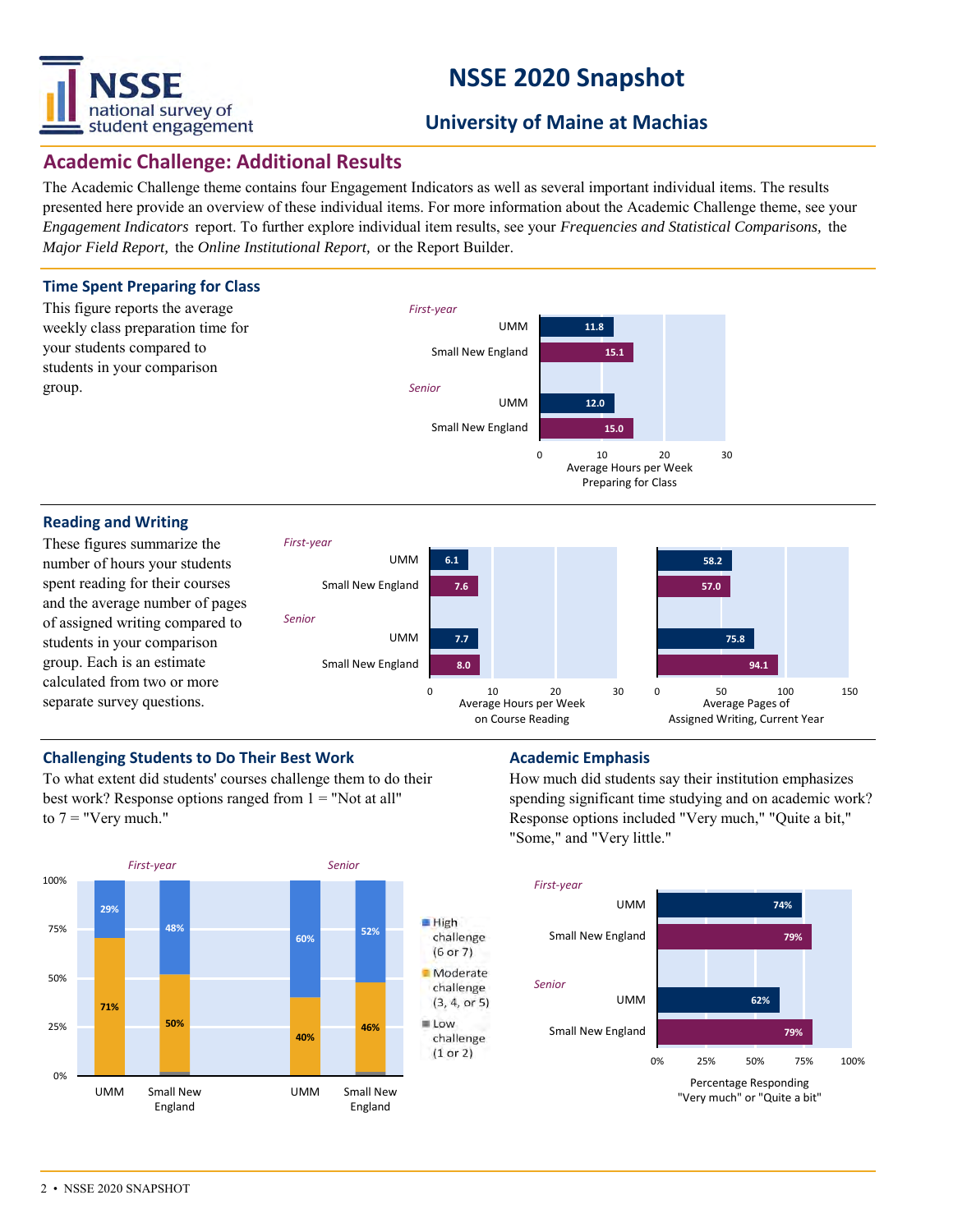# tional survey of student engagement

# **NSSE 2020 Snapshot**

# **University of Maine at Machias**

# **Item Comparisons**

By examining individual NSSE questions, you can better understand what contributes to your institution's performance on the Engagement Indicators. This section displays the five questions<sup>a</sup> on which your students scored the highest and the five questions on which they scored the lowest, relative to students in your comparison group. Parenthetical notes indicate whether an item belongs to a specific Engagement Indicator or is a High-Impact Practice. While these questions represent the largest differences (in percentage points), they may not be the most important to your institutional mission or current program or policy goals. For additional results, see your *Frequencies and Statistical Comparisons* report.

### **First-year**

**Senior**

### **Highest Performing Relative to Small New England**

Worked with a faculty member on activities other than coursework  $\left( ...\right) ^{\mathsf{b}}$  (SF) Forming a new idea or understanding from various pieces of information $\text{c}$  (HO) Summarized what you learned in class or from course materials $^{\rm b}$  (LS) Participated in a learning community or some other formal program where… (HIP) Reached conclusions based on your own analysis of numerical information  $\left( ...\right) ^{\mathsf{b}}$  (QR) **Lowest Performing Relative to Small New England**

Discussed course topics, ideas, or concepts with a faculty member outside of class<sup>b</sup> (SF)

Spent more than 15 hours per week preparing for class

Worked with other students on course projects or assignments $^{\rm b}$  (CL)

Institution emphasis on attending events that address important social/econ./polit. issues $^{\rm c}$  (SE)

About how many courses have included a community-based project (service-learning)? $^{\text{e}}$  (HIP)

Prepared for exams by discussing or working through course material w/other students<sup>b</sup> (CL)

Quality of interactions with other administrative staff and offices  $\left( ...\right) ^{d}\left( \mathsf{Q}\right)$ 

**Highest Performing Relative to Small New England** Quality of interactions with other administrative staff and offices  $(...)^d$  (QI)

Combined ideas from different courses when completing assignments<sup>b</sup> (RI)

Instructors used examples or illustrations to explain difficult points<sup>c</sup> (ET) **Lowest Performing Relative to Small New England**

Worked with other students on course projects or assignments $^{\rm b}$  (CL) Asked another student to help you understand course material<sup>b</sup> (CL)

Quality of interactions with student services staff (...)<sup>d</sup> (QI)

Explained course material to one or more students<sup>b</sup> (CL)

Participated in a study abroad program (HIP)



Percentage Point Difference with Small New England



#### Percentage Point Difference with Small New England

a. The displays on this page draw from the items that make up the ten Engagement Indicators (EIs), six High-Impact Practices (HIPs), and the additional academic challenge items reported on page 2. Key to abbreviations for EI items: HO = Higher-Order Learning, RI = Reflective & Integrative Learning, LS = Learning Strategies, QR = Quantitative Reasoning, CL = Collaborative Learning, DD = Discussions with Diverse Others, SF = Student-Faculty Interaction, ET = Effective Teaching Practices, QI = Quality of Interactions, SE = Supportive Environment. HIP items are also indicated. Item numbering corresponds to the survey facsimile available on the NSSE website.

b. Combination of students responding "Very often" or "Often."

c. Combination of students responding "Very much" or "Quite a bit."

d. Rated at least 6 on a 7-point scale.

e. Percentage reporting at least "Some."

f. Estimate based on the reported amount of course preparation time spent on assigned reading.

g. Estimate based on number of assigned writing tasks of various lengths.